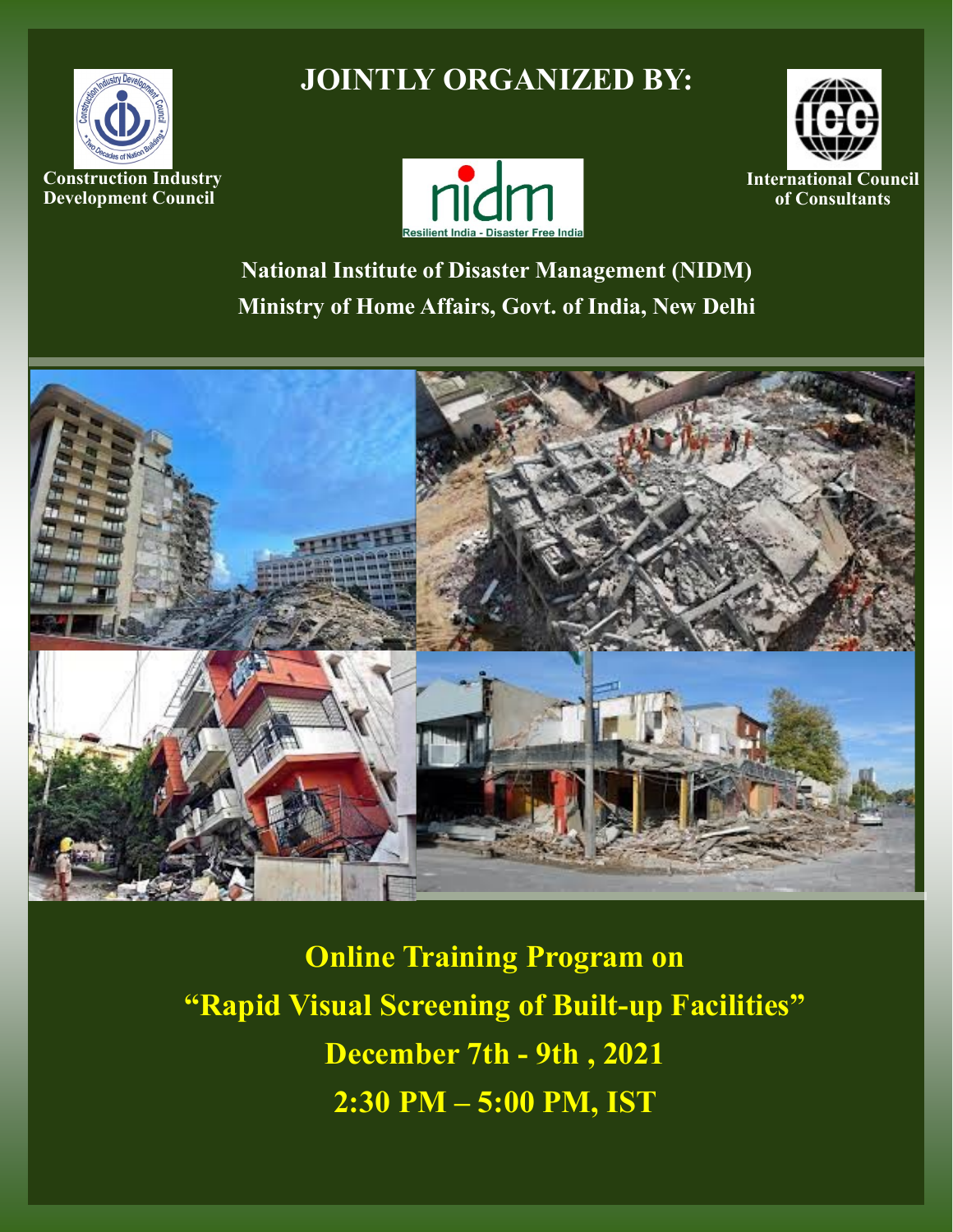## **Background**

While the safe dwelling constructed in the world over has been the kingpin for advancement of human civilization, it also poses a potential hazard in the event of earthquakes and other related hazards. A lacuna in the construction quality brings loss in the life. Hence, there is a definite urgency to inspect the vulnerability of these built infrastructures so as to take timely corrective steps to prevent failure. Identifying potential danger arising out of many ill-conceived structures rampantly mushrooming in the major cities of India has to be taken up with utmost national priority. Rapid Visual Screening (RVS) of building is one such simple tool to classify vulnerability class based on professional judgement.

**Safe structure are the backbone of human coping capacity to healthy living. Unsafe houses magnify damage resulting from earthquake. Most structure in the country are non-engineered and lack of awareness and knowledge amongst the masses and mains regarding earthquake resisting construction techniques results in high seismic vulnerability. Inadequate building by laws and lenient regulatory regime only adds to the problem. Unsafe construction practices going on unabated.**

# **RVS Training**

The paradigm of sustainable development as a prime necessity in the realm of India's soaring economy, even though it was in existence in different form to developed nations, has been a latecomer to the Indian context. The upsurge of real estate developments across the country necessitates quality monitoring and regulation.. Hence, there is a definite urgency to inspect the vulnerability of these built-infrastructures so as to take timely corrective steps to prevent failure. Identifying potential dangers arising out of many ill-conceived structures rampantly mushrooming in the urban/ city of India is to be taken up with utmost national priority. Rapid Visual Screening (RVS) of building is one such simple tool to classify vulnerability class based on professional judgment. Therefore, a training program under the broad framework of NIDM was mooted for the Building professionals of the seismic prone establishment of the country.

While at every nook and corner unregulated building constructions spell out potential danger from earthquake and other man-made exigencies in-wait, it is high time to gear up for disaster preparedness aiming to minimize loss of life and property by proper planning in advance so that corrective measures are available to counteract the impact of the hazard before turning to disaster. Visualizing vulnerable built infrastructures in advance and equipping the community to meet it effectively is the hallmark of rational human being. So the motto is considered from the following standpoint:

- 1. The urgency of evaluating earthquake safety, with special motivation towards the health assessment of built-up facilities by Rapid Visual Screening (RVS).
- 2. To generate awareness among the vulnerable community in towards structural safety auditing of buildings.
- 3. To augment civic/regulatory bodies in ensuring quality standards in disaster resilient housing that's urgently needed to train the building officials about the Rapid Visual Screening (RVS) with particular reference to the evaluation of safety criteria for built-up facilities.

Rapid Visual Screening (RVS) is a cheap and fast procedure in assessing the safety of buildings and classifying them according to the risk that they pose in times of strong earthquakes. As per Indian Standard Code the Rapid Visual Screening method is designed to be implemented without performing any structural calculations. The procedure utilises a damageability grading system that requires the evaluator to:

- 1. identify the primary structural lateral load-resisting system, and
- 2. identify building attributes that modify the seismic performance expected for this lateral load-resisting system along with non-structural components.

A building must go for detailed evaluation if the following conditions are met:

- A. The building fails to comply with the requirements of the preliminary evaluation.
- B. A building has six storeys and higher in RC and steel; and three storeys and higher in unreinforced masonry.
- C. Buildings located on incompetent or liquefiable soils and/or located near (less than 12 km) active faults and/or with inadequate foundation details.
- D. Buildings with inadequate connections between primary structural members, such as poorly designed and/or constructed joints of precast elements.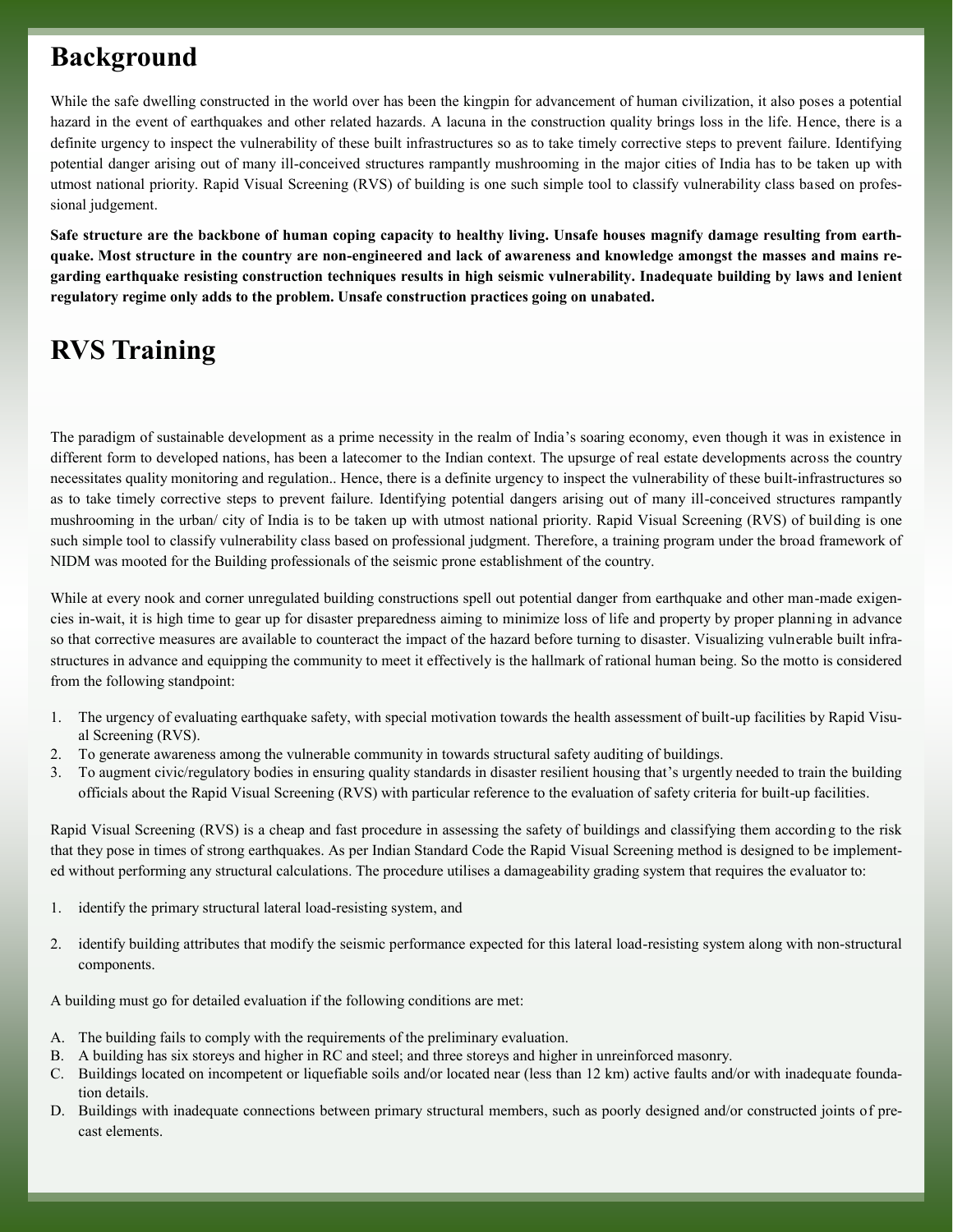Visually assessable variables, namely, storey number, cantilever extension, soft storey, weak storey, building quality, pounding effect, hillslope effect, and peak ground velocity etc. are noted as earthquake hazard category. The inspection, data collection and decision-making process typically occurs at the building site, and is expected to take couple of hours for a building, depending on its size, accessibility and societal response. The screening is based on Code based Seismic Intensity, Building Type and Damageability Grade as observed in past earthquake and covered in MSK/European macro-intensity. The RVS procedure can be integrated with GIS-based city planning database and can also be used with advanced risk analysis software. The methodology also permits easy and rapid reassessment of risk of buildings already surveyed based on availability of new knowledge that may become available in future.

The main uses of this procedure in relation to seismic upgrading of existing buildings are:

- $\Rightarrow$  To identify if a particular building requires further evaluation for assessment of its seismic vulnerability.
- $\Rightarrow$  To assess the seismic damageability (structural vulnerability) of the building and seismic rehabilitation needs.
- $\Rightarrow$  To identify simplified retrofitting requirements for the building (to collapse prevention level) where further evaluations are not considered necessary or not found feasible.

### **About the NIDM**

Whereas the National Institute of Disaster Management (NIDM) is a statutory organization under the Ministry of Home Affairs, Government of India, mandated under the Disaster Management Act 2005 to be the apex institution with a vision to play the role of a premier institute in India and the region for capacity building, training, research, documentation and policy advocacy on all areas of disaster management in India. The efforts in this direction that began with the formation of the National Centre for Disaster Management (NCDM) in 1995 gained impetus with its re-designation as the National Institute of Disaster Management (NIDM) for training and capacity development. Under the Disaster Management Act 2005, NIDM has been assigned nodal responsibilities for human resource development, capacity building, training, research, documentation and policy advocacy in the field of disaster management. NIDM has established networking with a large number of scientific, technical, academic, training and practising organisations within and outside the governments at the local, provincial, national, regional and international levels for effective implementation of its mandate. The Institute works through strategic partnerships with various ministries and departments of the central, state and local governments, academic, research and technical organizations in India and abroad and other bi-lateral and multi-lateral international agencies. The Institute provides training in face-to-face, on-line and self-learning mode as well as satellite-based training. In-house and off-campus face-to-face training to the officials of the state governments is provided free of charge including boarding and lodging facilities. (More at [www.nidm.gov.in](http://www.nidm.gov.in) )

## **About CIDC**

Construction Industry Development Council (CIDC) was established jointly by five Union Ministries including Ministry of Road Transport & Highways, Urban Development, Railways & Defence with the Planning Commission as the lead Ministry, to help promote efficient methods, technology, management and skill development in order to develop and implement world class projects within least time and at least cost. CIDC's notable work has been enabling over 4 lac youth and artisans to find employment in the Construction Industry through skill development. CIDC has also undertaken several other initiatives to develop and upgrade the industry including setting up & promotion of organisations for Dispute Resolution, High Technology etc. for Construction Sector.

## **About ICC**

International Council of Consultants (ICC), as the apex representative organization of consultancy services was constituted under the patronage of Former Chief Justice of India Mr. Y.V. Chandrachud and several other senior luminaries from engineering profession. Dr. P. R. Swarup, Director General, CIDC is presently the President of ICC and the Governing Council of ICC has representation from several important professional organizations. The specialized role of Consultants is increasingly playing a more significant part in an economy.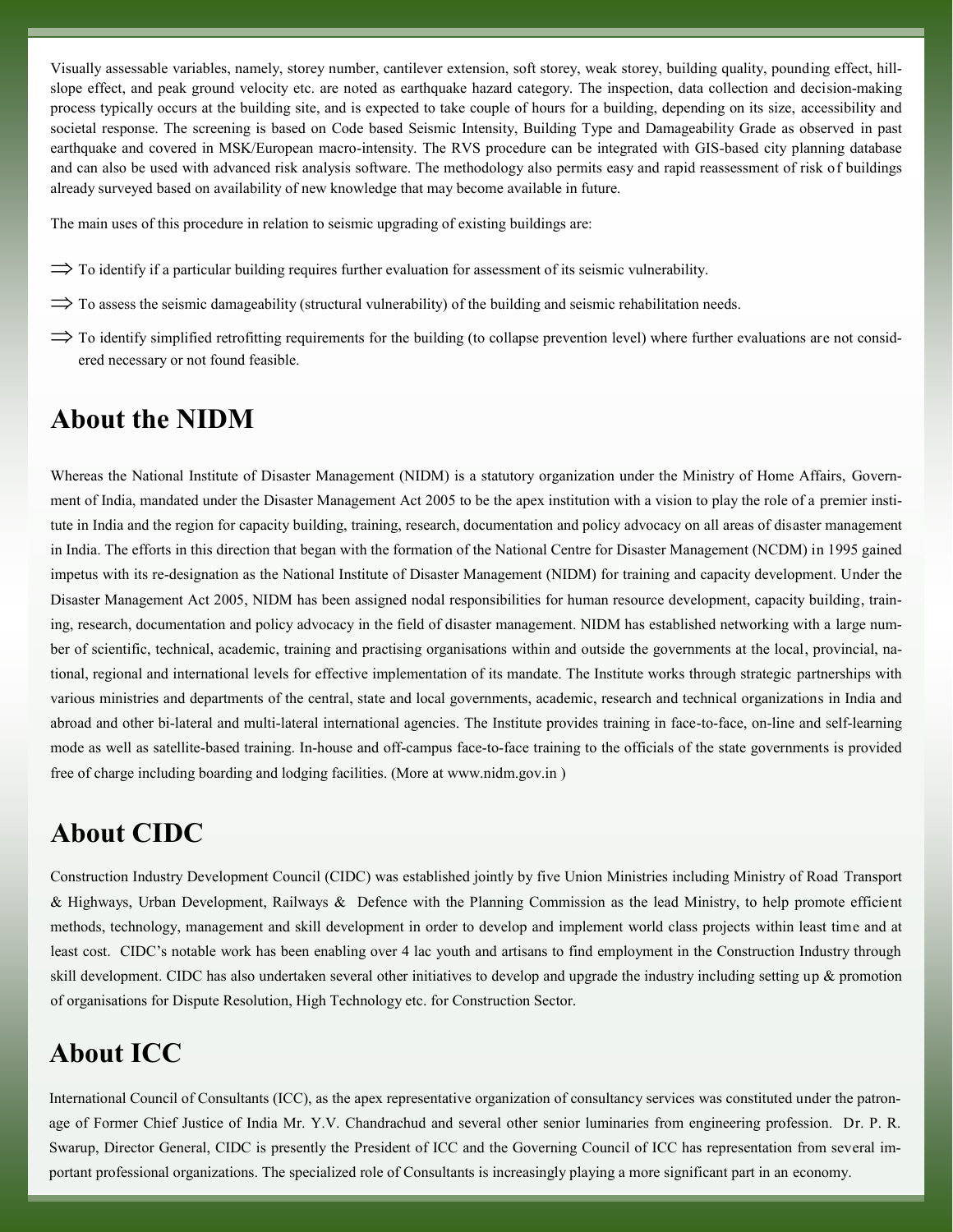## **Topics:**

ONLINE lecture by experts

- 1. State of the ART of RVS in Built up facilities, case study of 10000 buildings in Delhi
- 2. Mapping of Structural Vulnerabilities in Builtup facilities
- 3. RVS Technique and Risk rating of buildings
- 4. Nonstructural Criteria in vulnerability mapping of buildings
- 5. Deficiency in codal provisions and performance objectives of Stilt building during earthquake
- 6. Online certification based on RVS scores
- 7. Retrofitting of Buildings
- 8. Discussion on RVS format exercise

## **CERTIFICATE**

A Certificate will be awarded to each participant on successful completion of the programme.

#### **Instructions for login:**

1. In case you have ever registered on NIDM portal [\(https://training.nidm.gov.in/](https://training.nidm.gov.in/)), login with your email-ID (You may have to reset your password). In case you are new user, register yourself following given instructions.

2. Go to "Forthcoming Events".

3. Find on dates "07-12-2021 -- 09-12-2021", the course titled **"Online course on Rapid Visual Screening of Built-up facilities in association with CIDC & ICC."**

- 4. Click on **Enroll now**.
- 5. You will get meeting link just before the event on your email-ID.

### **For sponsorships/registrations or further enquiries and details, please contact:**

Shri Sunil Mahajan, Addl. Director General (Cell: +91 97111 06001) OR Ms. Adesh Kumari, DGM (Cell: +91 9999935755) Construction Industry Development Council (CIDC) 801, Hemkunt Chambers, 89, Nehru Place, New Delhi –110019 India Email: [cidcindia@gmail.com](mailto:cidcindia@gmail.com) Website: [www.cidc.in](http://www.cidc.in)